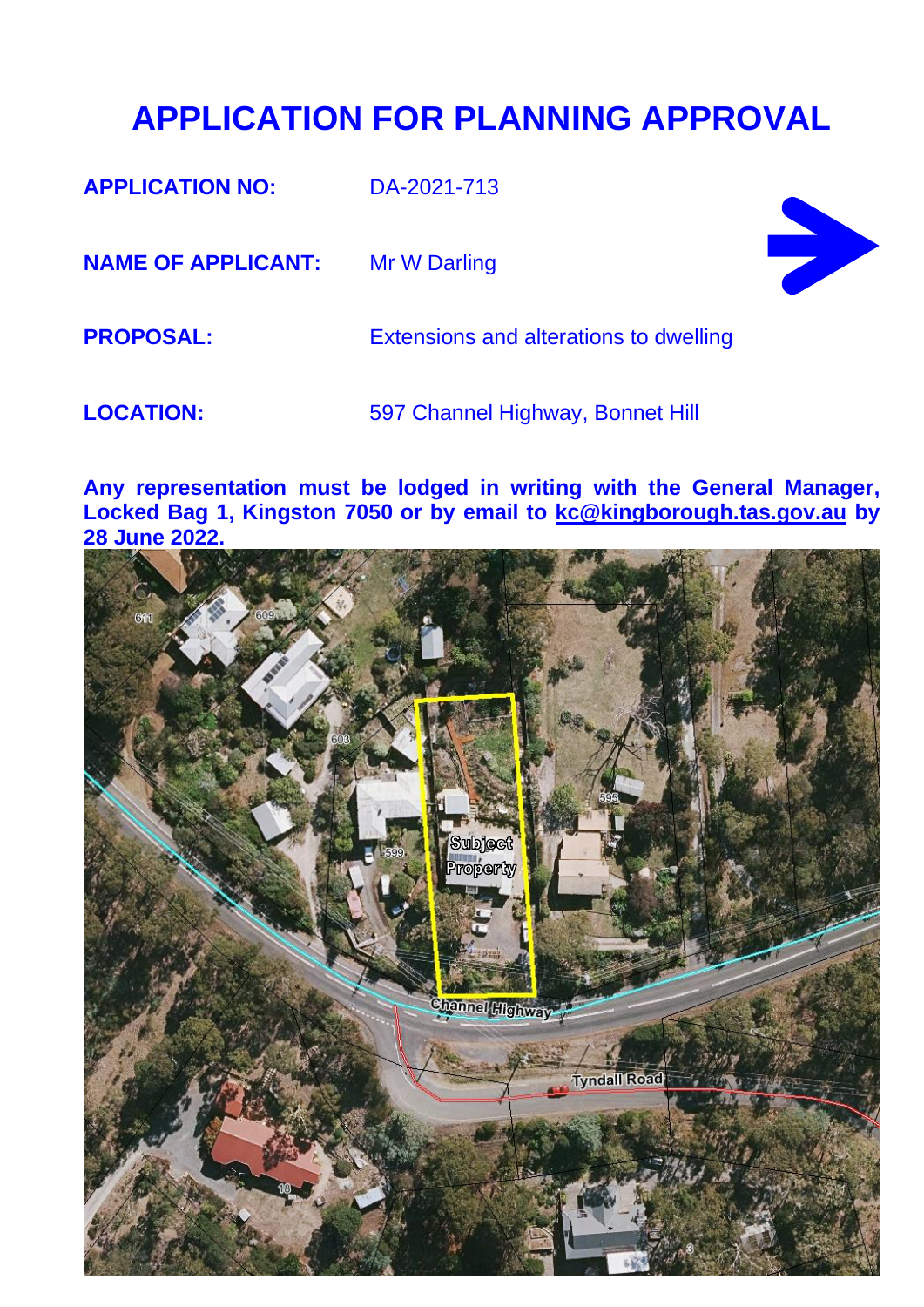### **DEVELOPMENT APPLICATION**

| <b>Application Number:</b>           | DA-2021-713                            |
|--------------------------------------|----------------------------------------|
| <b>Proposed Development:</b>         | Extensions and alterations to dwelling |
| Location:                            | 597 Channel Highway, Bonnet Hill       |
| <b>Applicant:</b>                    | Mr W Darling                           |
| <b>Responsible Planning Officer:</b> | Apurva Bora                            |

#### **Associated Documents:**

The following information regarding the application is available at Council offices:

- Application form
- Certificate of Title
- Planning Submission
- Bushfire Hazard Assessment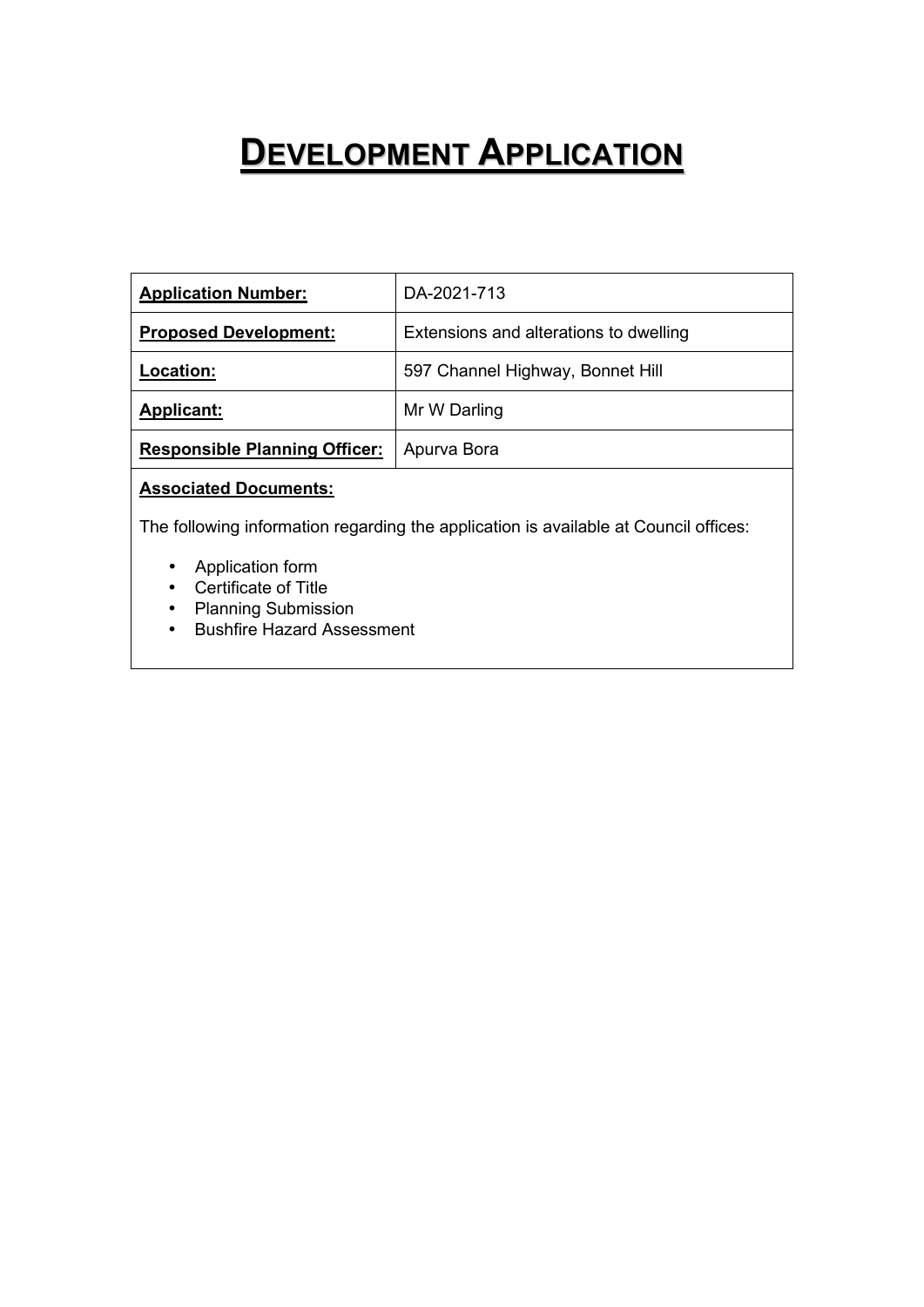| <b>GENERAL INFORMATION</b>                                           |                               |
|----------------------------------------------------------------------|-------------------------------|
| <b>Accredited Building Designer:</b><br><b>Accreditation Number:</b> | <b>Monty East</b><br>CC 191 O |
| Land title reference number:                                         | C.T. 142889/1                 |
| Site area:                                                           | $1367 + -m^2$                 |
| <b>Total floor area:</b>                                             | $186.5 + -m^2$                |
| <b>Bushfire-prone area BAL rating:</b>                               | 19                            |



**Kingborough Council**<br>Development Application: DA-2021 - 713<br>Plan Reference No.: P2<br>Date Received: 30/05/2022<br>Date placed on Public Exhibition: 15/06/2022

# **UNITY OF STRASH**

153a Davey Street Hobart<br>Tasmania 7000<br>Phone (03)6223 6740 153a Davey Street Hobart Phone (03)6223 6740 Tasmania 7000

Email design@designeast.com.au w.designeast.com.au  $910$ Accreditation No. CC191O wEmail<br>Neb

> building design and interior architecture building design and interior architecture

#### **Alterations & Additions**

**at 597 Channel Highway, Bonnet Hill, 7053**

#### **for Benjamin Rae**

|          | ISSUE: PLANNING SET - 30/05/2022        |             |                 |
|----------|-----------------------------------------|-------------|-----------------|
| DWG. No. | <b>DRAWING NAME</b>                     | <b>DATE</b> | <b>REVISION</b> |
|          |                                         |             |                 |
| A01      | <b>COVER PAGE</b>                       | 30/05/2022  |                 |
| A02      | <b>SITE PLAN</b>                        | 30/05/2022  |                 |
| A03      | EXISTING & DEMOLITION GROUND FLOOR PLAN | 30/05/2022  |                 |
| A04      | PROPOSED GROUND FLOOR PLAN              | 30/05/2022  |                 |
| A05      | PROPOSED FIRST FLOOR PLAN               | 30/05/2022  |                 |
| A06      | <b>ELEVATIONS</b>                       | 30/05/2022  |                 |
| A07      | ELEVATIONS CONT.                        | 30/05/2022  |                 |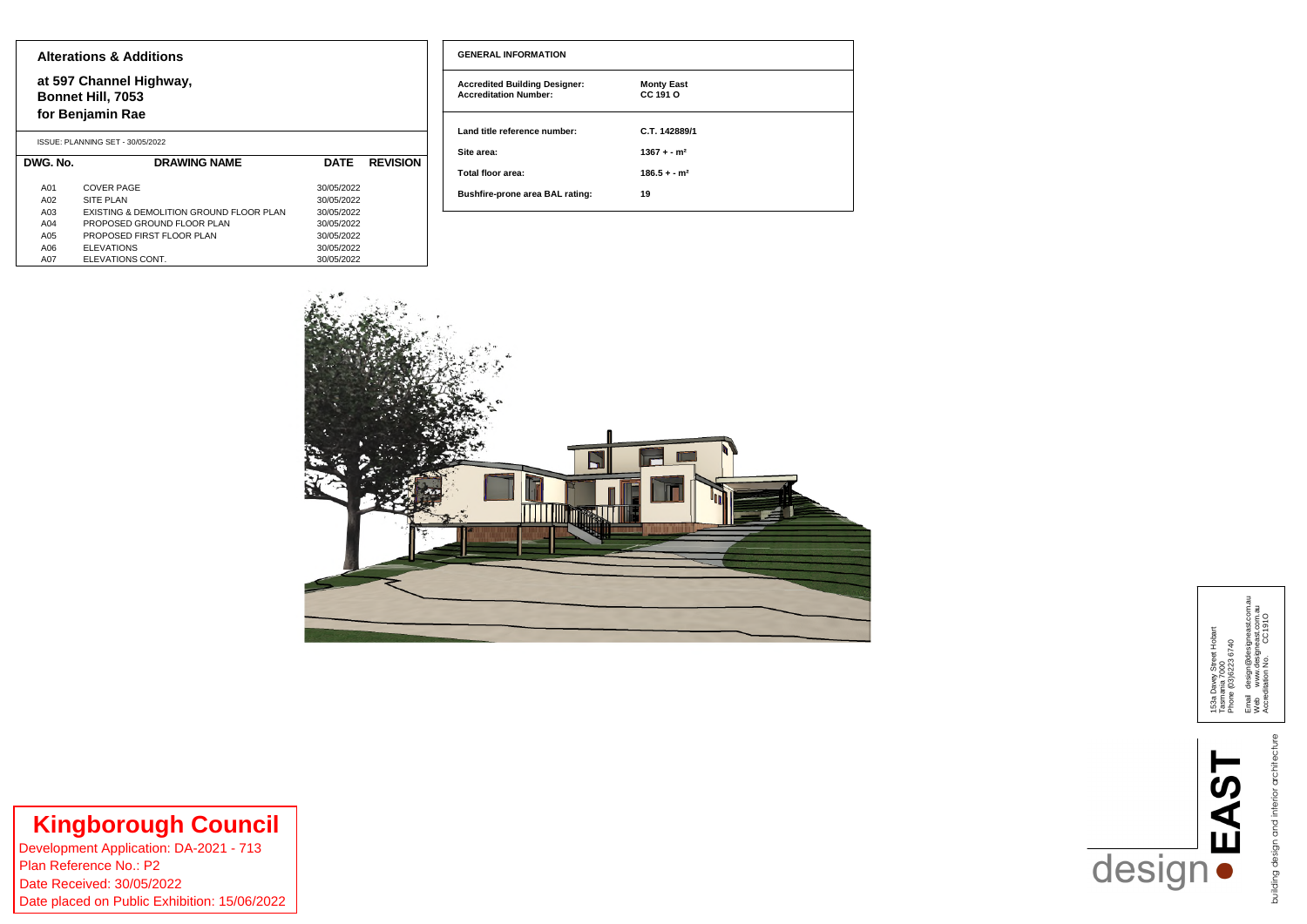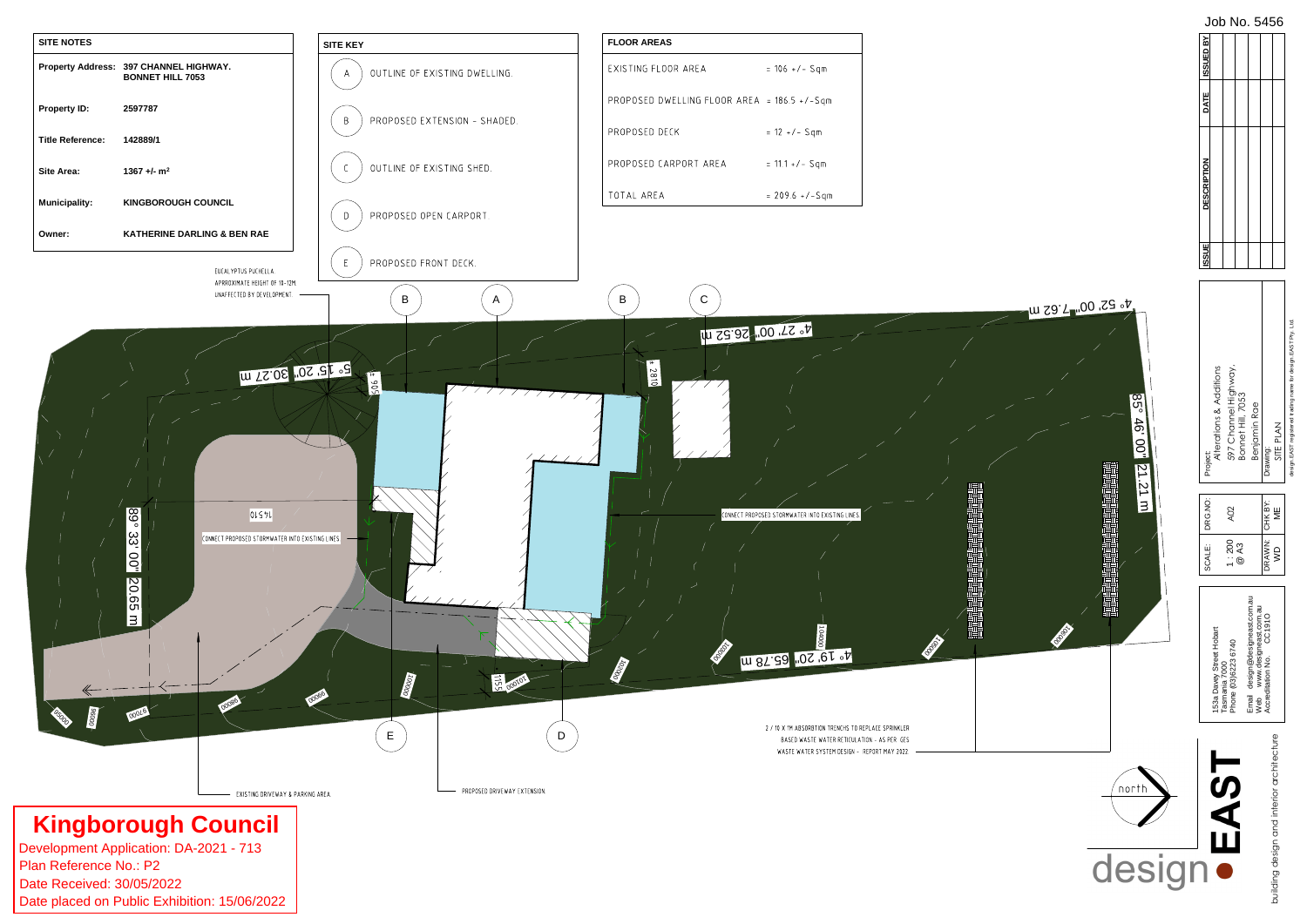

|                                          |                                                             | SCALE:        | RG.NO:         | Project:                                                        | <b>ISSUE</b> | <b>DESCRIPTION</b> | DATE ISSUED BY |  |
|------------------------------------------|-------------------------------------------------------------|---------------|----------------|-----------------------------------------------------------------|--------------|--------------------|----------------|--|
| トてく                                      | 53a Davey Street Hobart                                     |               |                | <b>Alterations &amp; Additions</b>                              |              |                    |                |  |
| J<br>(                                   | Phone (03)6223 6740<br>Tasmania 7000                        | $\frac{8}{1}$ | A03            | 597 Channel Highway,                                            |              |                    |                |  |
|                                          |                                                             | @A3           |                | Bonnet Hill, 7053                                               |              |                    |                |  |
|                                          | Email design@designeast.com.au<br>Web www.designeast.com.au |               |                | Benjamin Rae                                                    |              |                    |                |  |
|                                          | Accreditation No. CC191O                                    |               | DRAWN: CHK BY: | Drawing:                                                        |              |                    |                |  |
| uilding design and interior architecture |                                                             | $\frac{1}{2}$ | ₩              | EXISTING & DEMOLITION GROUND FLOOR                              |              |                    |                |  |
|                                          |                                                             |               |                | design: EAST registered trading name for design. EAST Pty. Ltd. |              |                    |                |  |

Job No. 5456

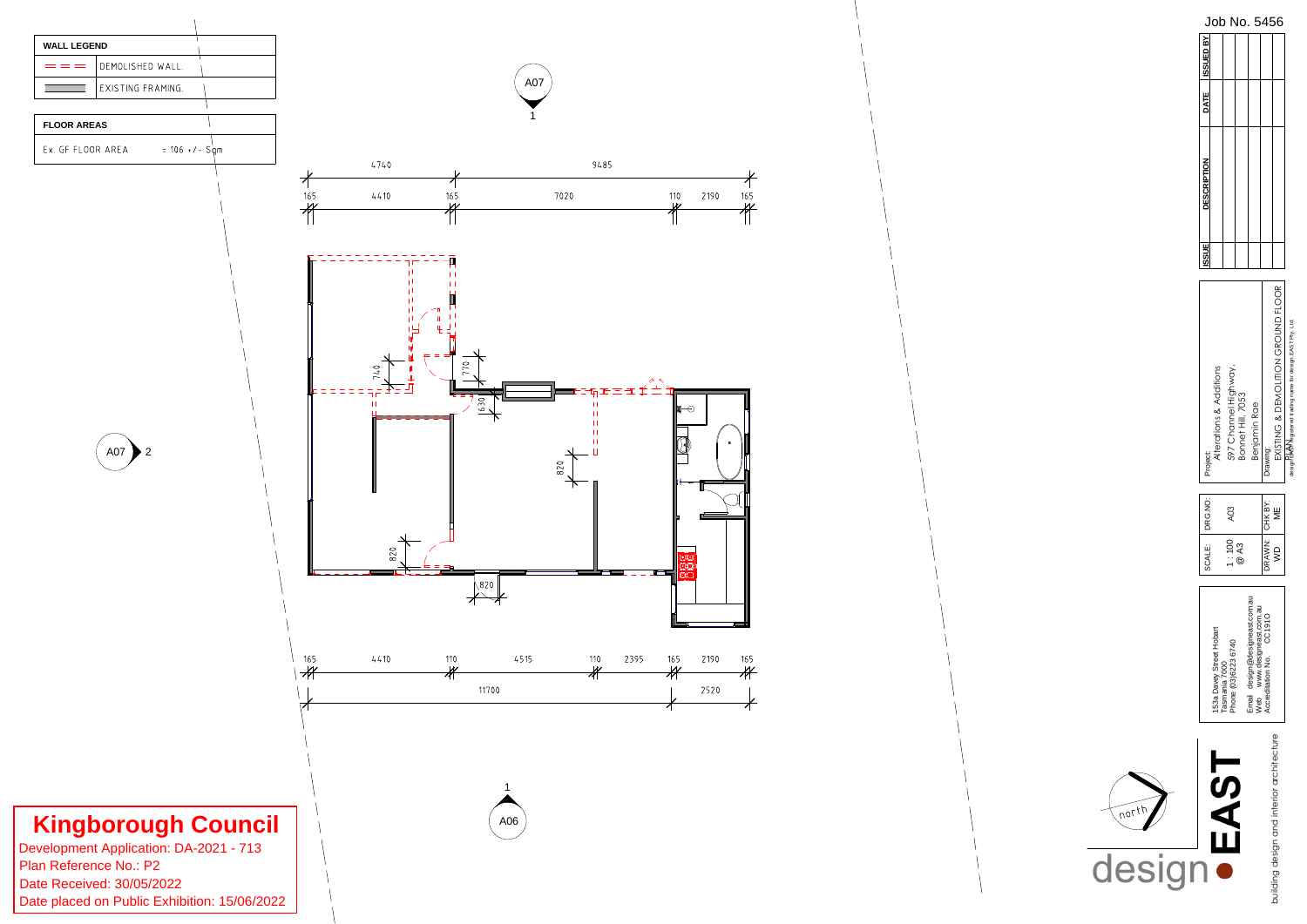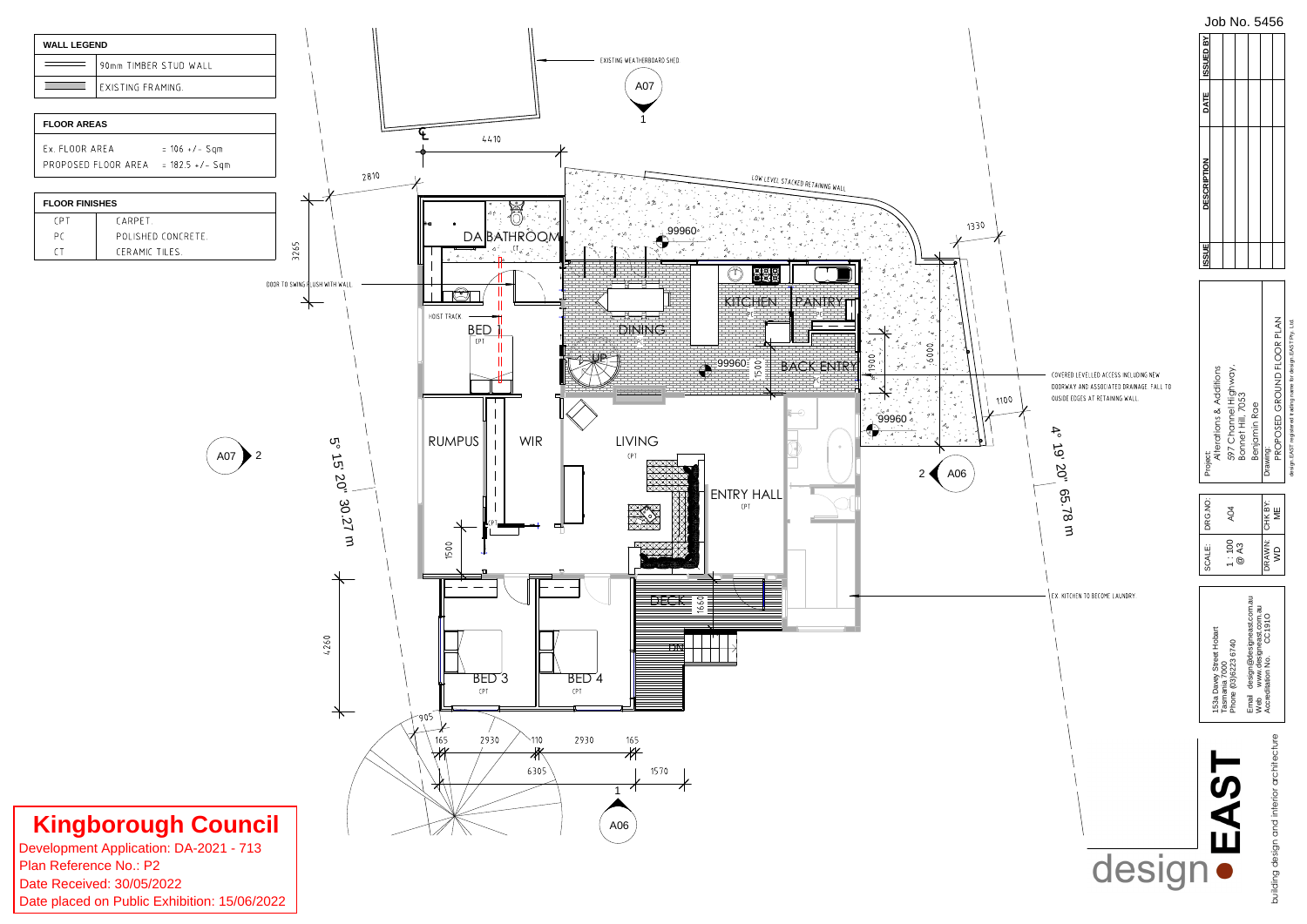

![](_page_6_Picture_5.jpeg)

**Kingborough Council**<br>Development Application: DA-2021 - 713<br>Plan Reference No.: P2<br>Date Received: 30/05/2022<br>Date placed on Public Exhibition: 15/06/2022

![](_page_6_Figure_8.jpeg)

![](_page_6_Picture_3.jpeg)

| <b>WALL LEGEND</b> |                         |
|--------------------|-------------------------|
|                    | 90mm TIMBER STUD WALL   |
|                    | <b>FXISTING FRAMING</b> |

| <b>FLOOR AREAS</b>  |                   |
|---------------------|-------------------|
| Ex FLOOR AREA       | $= 106$ +/- Sqm   |
| PROPOSED ELOOR AREA | $= 182.5 +/-$ Sqm |

| <b>FLOOR FINISHES</b> |                   |
|-----------------------|-------------------|
| <b>CPT</b>            | <b>CARPFT</b>     |
| Рſ                    | POLISHED CONCRETE |
| ΓT                    | CERAMIC TILES     |

#### $A05$   $1:100$ Upper FFL

|                                           |                                                             | SCALE:          | <b>RG.NO:</b> | Project:                                                  | <b>ISSUE</b> | <b>DESCRIPTION</b> | DATE ISSUED BY |
|-------------------------------------------|-------------------------------------------------------------|-----------------|---------------|-----------------------------------------------------------|--------------|--------------------|----------------|
| トてく                                       | 153a Davey Street Hobart                                    |                 |               | <b>Iterations &amp; Additions</b>                         |              |                    |                |
|                                           | Phone (03)6223 6740<br>Tasmania 7000                        | $\frac{100}{1}$ | AO5           | 597 Channel Highway,                                      |              |                    |                |
|                                           |                                                             | @A3             |               | Bonnet Hill, 7053                                         |              |                    |                |
|                                           | Email design@designeast.com.au<br>Web www.designeast.com.au |                 |               | Benjamin Rae                                              |              |                    |                |
|                                           | Accreditation No. CC191O                                    | DRAWN:          | CHK BY:       | Drawing:                                                  |              |                    |                |
| building design and interior architecture |                                                             | $\frac{1}{2}$   | ₩             | PROPOSED FIRST FLOOR PLAN                                 |              |                    |                |
|                                           |                                                             |                 |               | コメニュメロ トロベロ うちにくすう きょうしょう うちゅう きょうてき フィス・フィス・フィス トロベロ うちの |              |                    |                |

design.EAST registered trading name for design.EAST Pty. Ltd.

Job No. 5456

## design •

1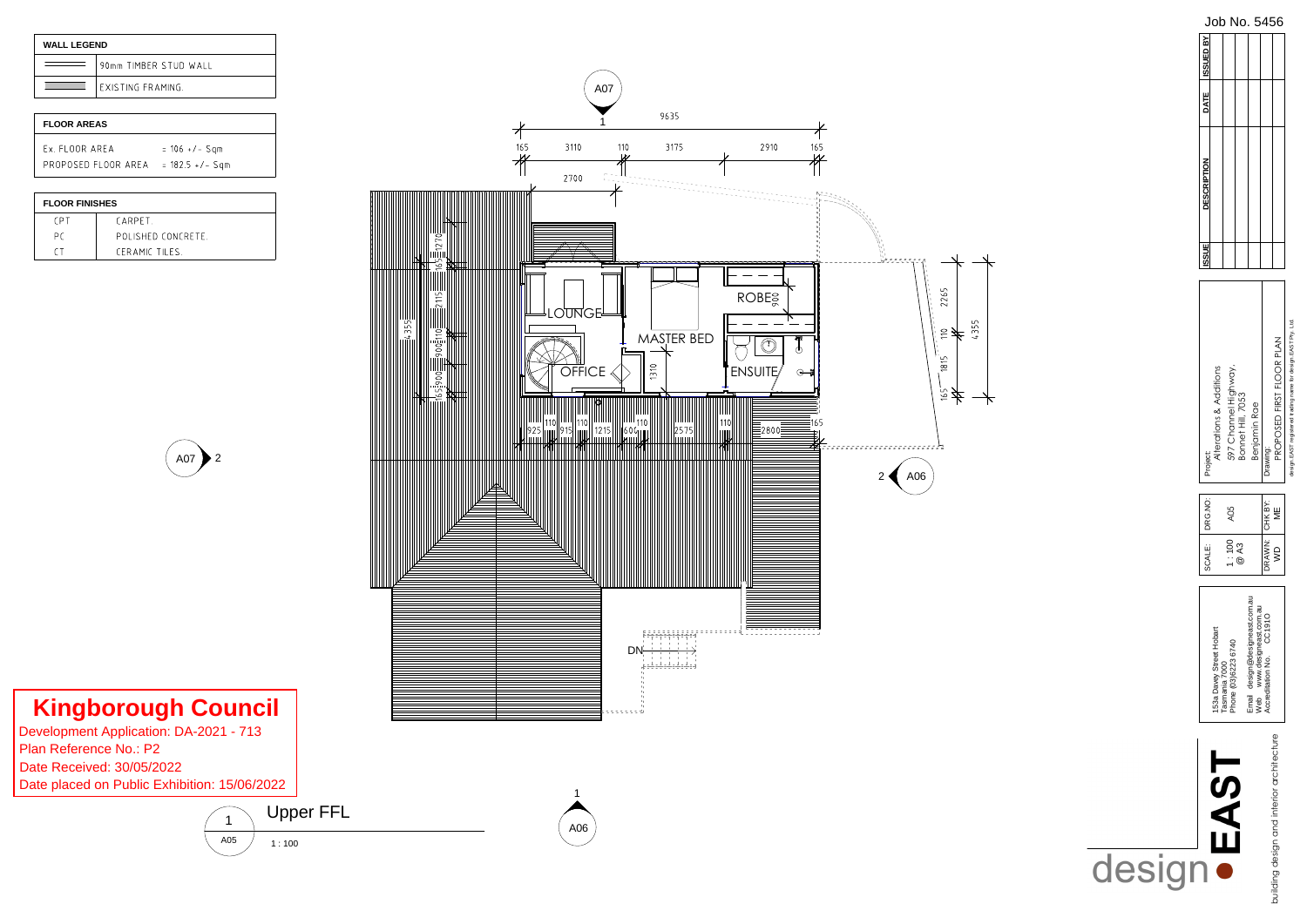![](_page_7_Figure_0.jpeg)